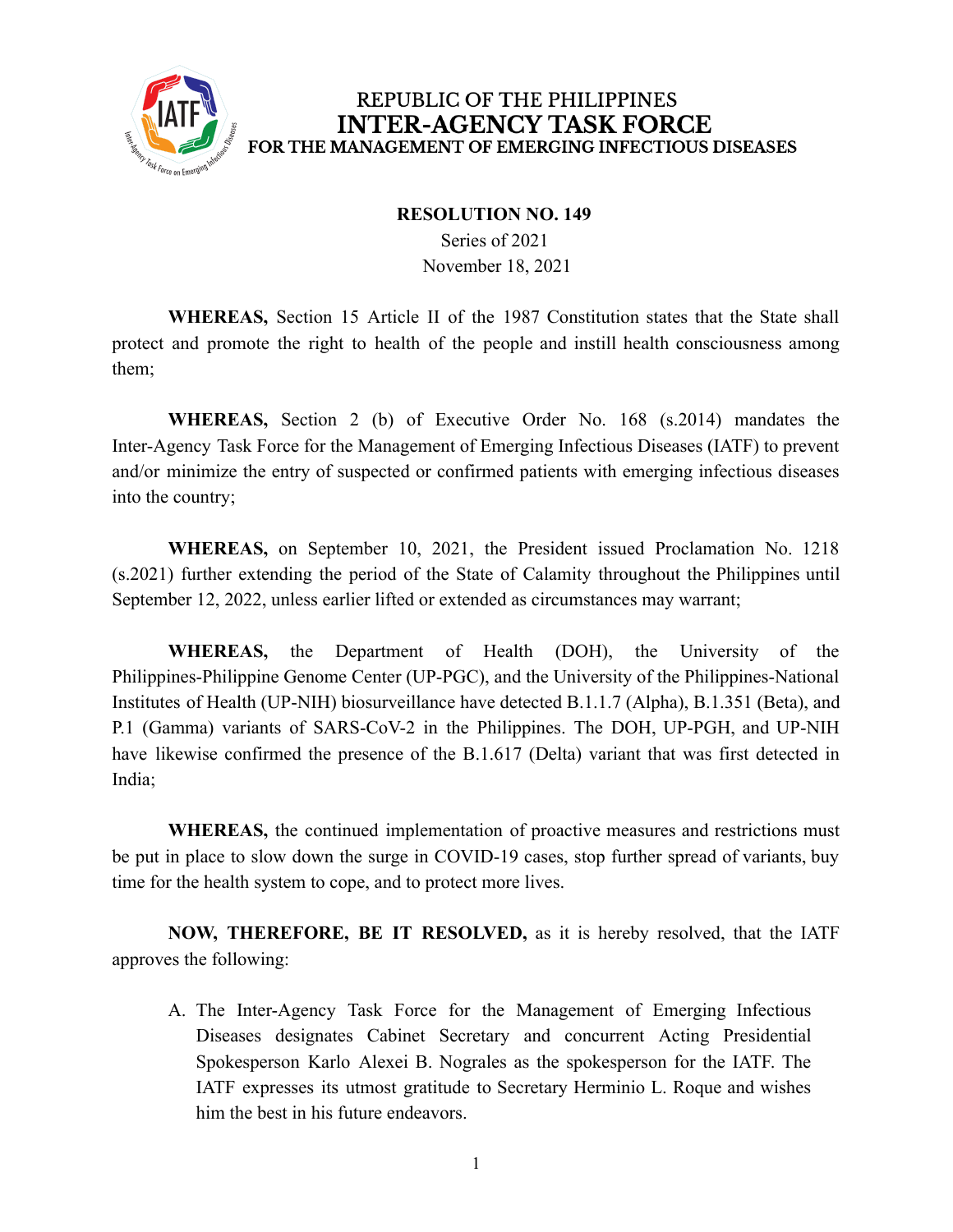

- B. The recommendations of the Technical Working Group are ratified, the specifics of which are as follows:
	- 1. The conduct of the Philippine Motorcycle Tourism Program Kick-Off Ride and Hybrid Pre-Ride Webinar of the Department of Tourism and its Tourism Promotions Board are approved as the same are within the agency's mandate and is compliant with the IATF Guidelines on the Nationwide Implementation of Alert Level System for COVID-19 Response.
	- 2. Upon the recommendation of the Department of Foreign Affairs, the national COVID-19 vaccination certificate of the following countries, namely Austria, Kazakhstan, Singapore, and the United Arab Emirates shall be accepted/recognized for purposes of arrival quarantine protocols as well as for interzonal/intrazonal movement, in addition to such other countries/territories/jurisdictions whose proofs of vaccination the IATF already approved for recognition in the Philippines, and without prejudice to such other proofs of vaccination approved by IATF for all inbound travelers.

The Bureau of Quarantine, the Department of Transportation - One-Stop-Shop, and the Bureau of Immigration are directed to recognize only the proofs of vaccination thus approved by the IATF.

- 3. The on-site capacities for agencies and instrumentalities of the government under the Guidelines on the Nationwide Implementation of Alert Level System for COVID-19 Response shall be increased as the Guidelines shall be amended as follows:
	- a. *SECTION [3] GUIDELINES FOR AREAS UNDER ALERT LEVEL 4. The following protocols shall be observed in areas placed under Alert Level 4, except for portions thereof under granular lockdown:*

*xxx*

*7. Agencies and instrumentalities of the government shall remain to be fully operational and shall adhere to at least*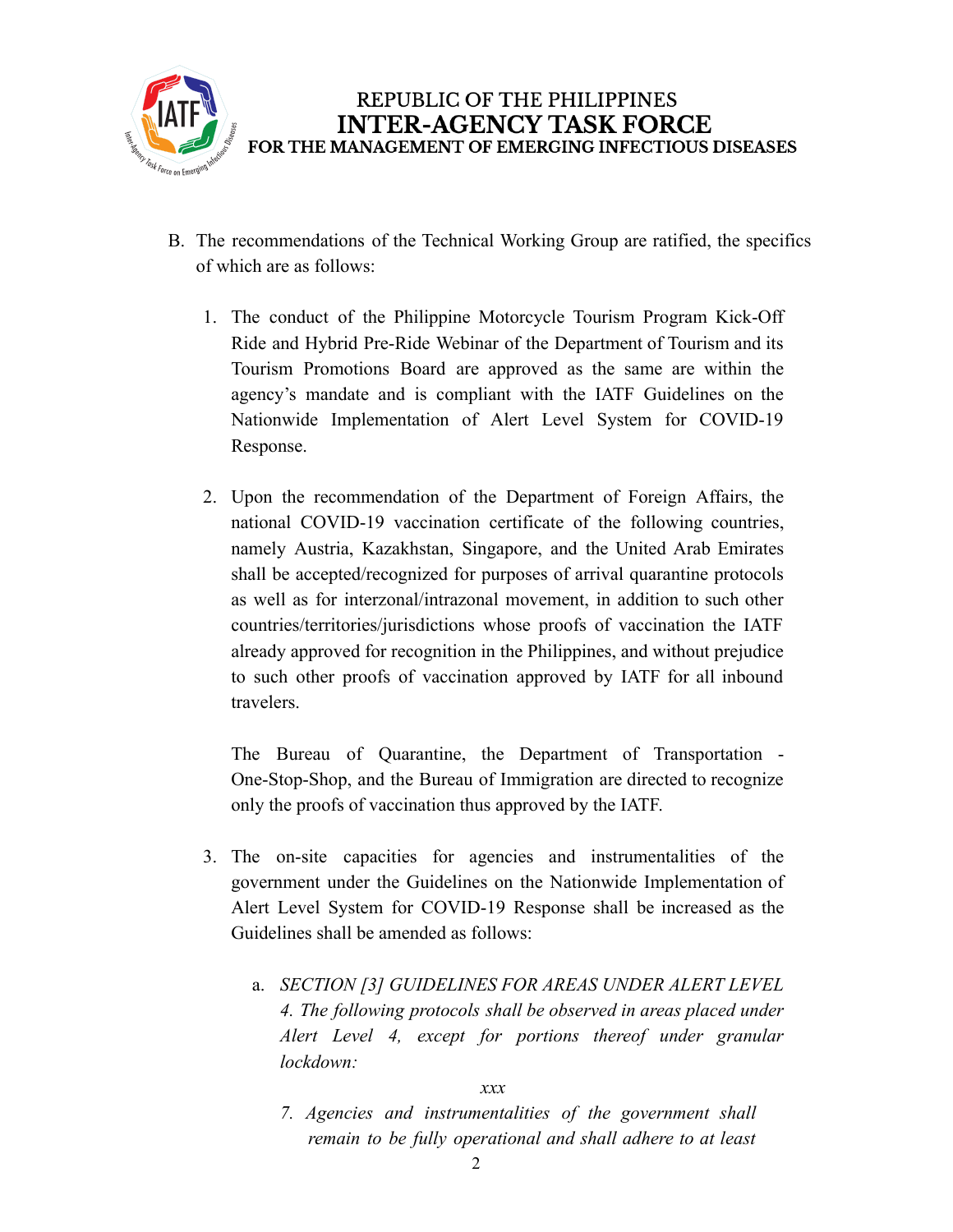

*40% on-site capacity while applying work-from-home and other flexible work arrangements.*

*xxx*

b. *SECTION [4] GUIDELINES FOR AREAS UNDER ALERT LEVEL 3. The following protocols shall be observed in areas placed under Alert Level 3, except for portions thereof under granular lockdown:*

*xxx*

*4. Agencies and instrumentalities of the government shall remain to be fully operational and shall adhere to at least 60% on-site capacity while applying work-from-home and other flexible work arrangements.*

*xxx*

c. *SECTION [5] GUIDELINES FOR AREAS UNDER ALERT LEVEL 2. The following protocols shall be observed in areas placed under Alert Level 2, except for portions thereof under granular lockdown:*

*xxx*

*4. Agencies and instrumentalities of the government shall remain to be fully operational and shall adhere to at least 80% on-site capacity while applying work-from-home and other flexible work arrangements.*

*xxx*

To provide sufficient modes of transportation for such an increase, the Department of Transportation may proportionally increase the public transport capacity.

4. With regard to the voluntary use of face shields for areas under Alert Levels 3 to 1, it is hereby clarified that the same is without prejudice to employers still requiring their use for their employees/workers and/or customers in their respective premises.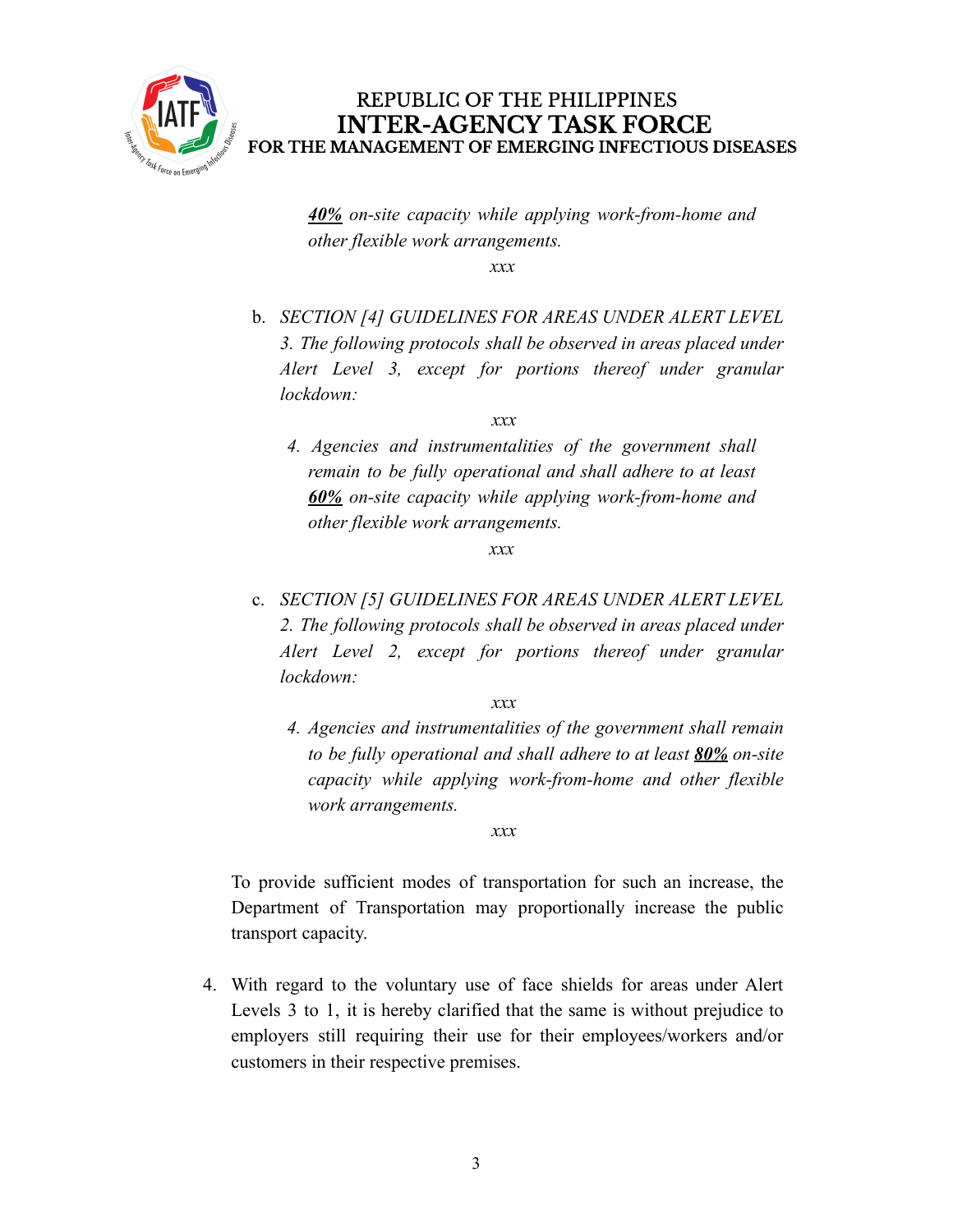

Moreover, all issuances of the national government agencies inconsistent with the Memorandum of the Executive Secretary dated 15 November 2021, on Protocols on the Use of Face Shields, shall be considered as amended and/or modified accordingly.

- 5. In furtherance of IATF Resolution No. 148-B (s.2021) providing for the implementation of measures to increase demand for COVID-19 vaccinations but except when all the onsite employees/workers of an establishment are required under the Alert Level System Guidelines to be fully vaccinated, all partially vaccinated employees in the public and private sector tasked to do onsite work need not undergo regular RT-PCR test at their own expense, as long as their second dose is not yet due pursuant to the interval prescribed for the brand of vaccine received as first dose.
- 6. To clarify the requirement of regular RT-PCR tests for purposes of onsite work, its frequency shall be construed as that determined by the employer but which should be at least once every two weeks.
- C. In support of the whole-of-nation and whole-of-society approach to COVID-19 vaccination, the IATF fully supports the National Vaccination Days or the *"Bayanihan, Bakunahan"* from November 29 to December 1, 2021. All member agencies are directed to extend full support for this simultaneous vaccination rollout. In furtherance thereto, all government offices, agencies, and instrumentalities, and local government units are encouraged to assign and/or allow all of their respective healthcare workers to participate in this event.
- D. In support of the thrust of the Department of Tourism to boost Philippine tourism, fully vaccinated individuals coming from Green List countries/territories/jurisdictions shall be allowed entry in the country subject to the guidelines as may be finalized and approved by the IATF.

**RESOLVED FURTHER,** that the Chairperson and the Co-Chairperson shall be duly authorized to sign this Resolution for and on behalf of the Inter-Agency Task Force.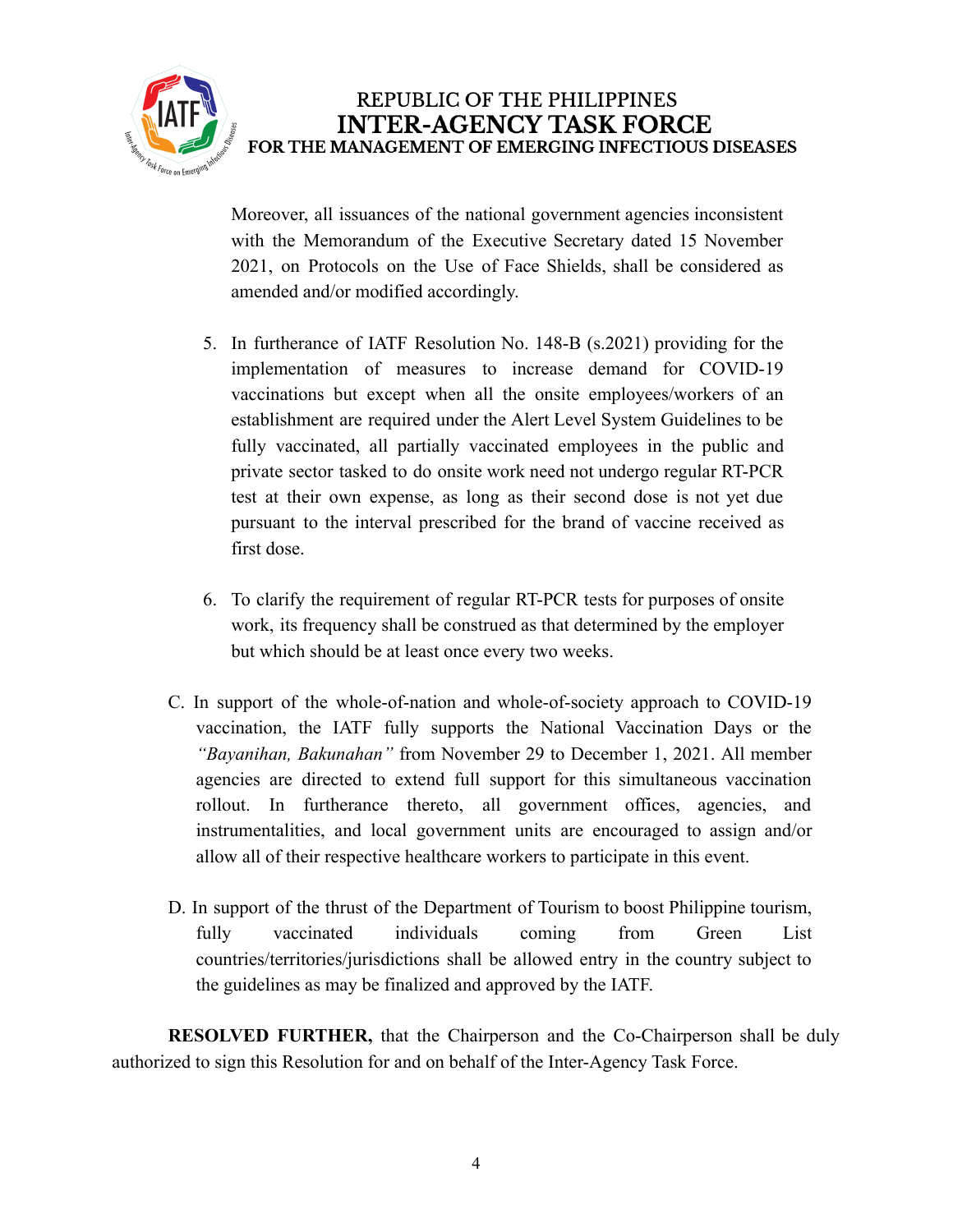

**APPROVED** during the 149th Inter-Agency Task Force Meeting, as reflected in the minutes of the meeting, held this November 18, 2021, via video conference**.**

**FLANCISCO T. DUQUE III** 

Secretary, Department of Health IATF Chairperson

**KARLO ALEXEI B. NOGRALES** Secretary, Office of the Cabinet Secretariat IATF Co-Chairperson